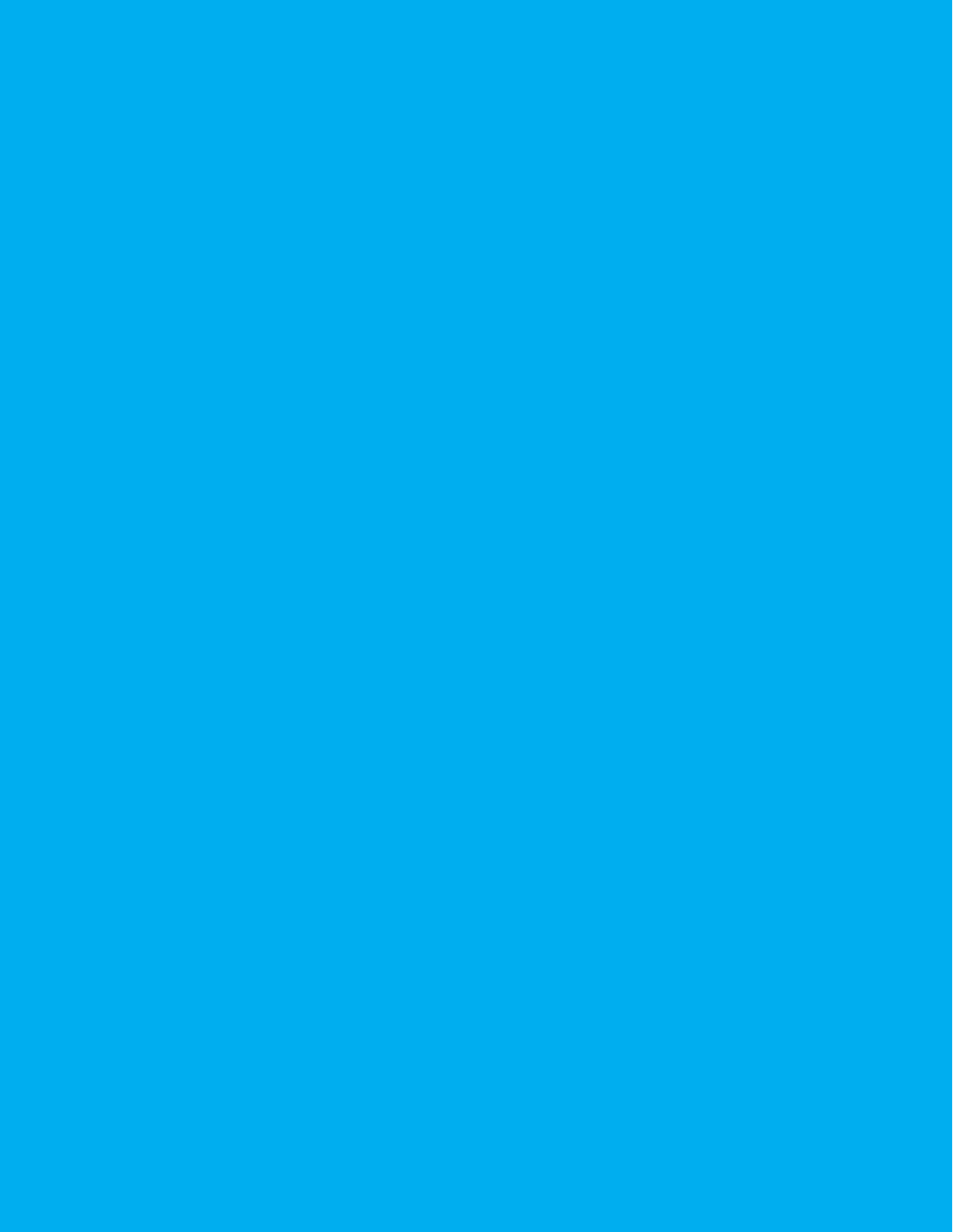# Table of Contents

| Executive Summary <b>Executive</b> Summary |  |
|--------------------------------------------|--|
|                                            |  |
|                                            |  |
|                                            |  |
| Recruitment and Health Promotion  4        |  |
| Manitoba Pap Test Week  4                  |  |
|                                            |  |
|                                            |  |
|                                            |  |
|                                            |  |
|                                            |  |
| Pap Test Learning Module for               |  |
|                                            |  |
|                                            |  |
| Quality Assurance Activities  6            |  |
|                                            |  |
|                                            |  |
|                                            |  |

Physician Report Cards . . . . . . . . . . . . . . . . . . . . . . . . . . . 6

| Screening Performance Measures  8                 |    |
|---------------------------------------------------|----|
|                                                   |    |
|                                                   |    |
|                                                   |    |
|                                                   |    |
|                                                   |    |
| Screening Test Results  10                        |    |
|                                                   |    |
| Cytology Turn-Around Time  11                     |    |
| Colposcopy Follow-Up Rate  11                     |    |
|                                                   |    |
| Cytology-Histology Agreement  12                  |    |
|                                                   |    |
| Pre-Cancer Detection Rate                         | 12 |
| Cancer Incidence                                  | 12 |
| Cancer Diagnosed at Stage    13                   |    |
| Screening History in Cases of Invasive Cancer  13 |    |

# **Appendix**

| Appendix 1. Educational Resources  14 |  |
|---------------------------------------|--|
| Appendix 2. Screening Guidelines  15  |  |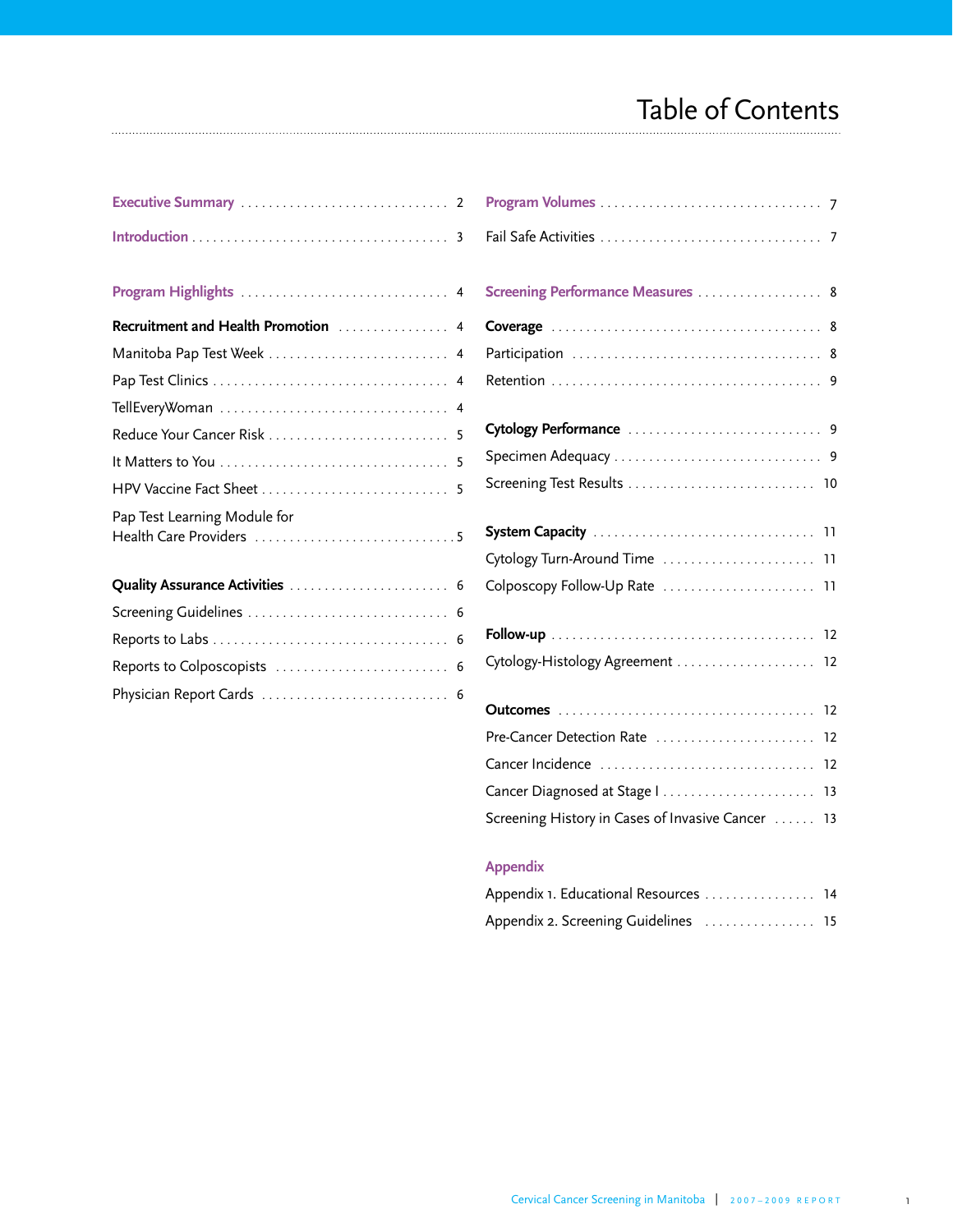# **Executive Summary**

The mandate of CervixCheck, CancerCare Manitoba (formerly the Manitoba Cervical Cancer Screening Program) is to decrease cervical cancer incidence and mortality through the development and management of comprehensive and equitable cervical cancer screening for Manitoba women. The program operates a registry of all Pap test, colposcopy and biopsy results, facilitates awareness and education about the importance of Pap tests, works with health care professionals to increase screening access, and supports health care provider, laboratory, and colposcopy quality assurance.

#### **CervixCheck recommends that sexually active women have a Pap test every two years until 70 years of age.**

This report illustrates program activities and screening outcomes from January 1st, 2007 to December 31st, 2009.

### **Recruitment and Health Promotion**

- $\triangleright$  55% of women who had a Pap test during Manitoba Pap Test Week (2007 – 2009) were overdue for a Pap test.
- $\blacktriangleright$  TellEveryWoman was launched as the program's new awareness strategy, aiming to create conversation about the importance of Pap tests.
- Access to screening services was expanded by increasing partnerships with stakeholders province-wide.
- ▶ In partnership with BreastCheck, ColonCheck and the CancerCare Manitoba Foundation, the program produced "Reduce Your Risk" activities and resources and the "It Matters to You" awareness campaign.
- Produced the HPV Vaccine Fact Sheet for health care providers and the public.
- **>** Produced the Pap Test Learning Module for health care providers to increase Pap test competency.

#### **Screening Outcomes**

- ▶ 65.9% of women had at least one Pap test between January, 2007 and December, 2009.
- ▶ 80.4% of women who had a Pap test in 2007 were rescreened within three years.
- ▶ 93.7% of women had a negative Pap test result, 5% had a low-grade Pap test result, and 1.3% had a highgrade Pap test result.
- ▶ 80.5% of women with a high-grade Pap test had a follow-up colposcopy within 12 months.
- $\blacktriangleright$  The pre-cancerous detection rates were 5.6 per 1,000 women screened in 2007 and 5.4 per 1,000 women screened in 2008.
- $\blacktriangleright$  The incidence rate of invasive cervical cancer for women 20 to 69 years of age was 11.53 per 100,000 women (2005 – 2008).
- $\triangleright$  54% of women with invasive cervical cancer were diagnosed at stage I.
- $\triangleright$  For women who were diagnosed with invasive cervical cancer from 2005 to 2008, 44.5% had a Pap test six months to three years before diagnosis, 10.9% had a Pap test three to five years before diagnosis, and 44.5% had a Pap test more than five years before their diagnosis or never.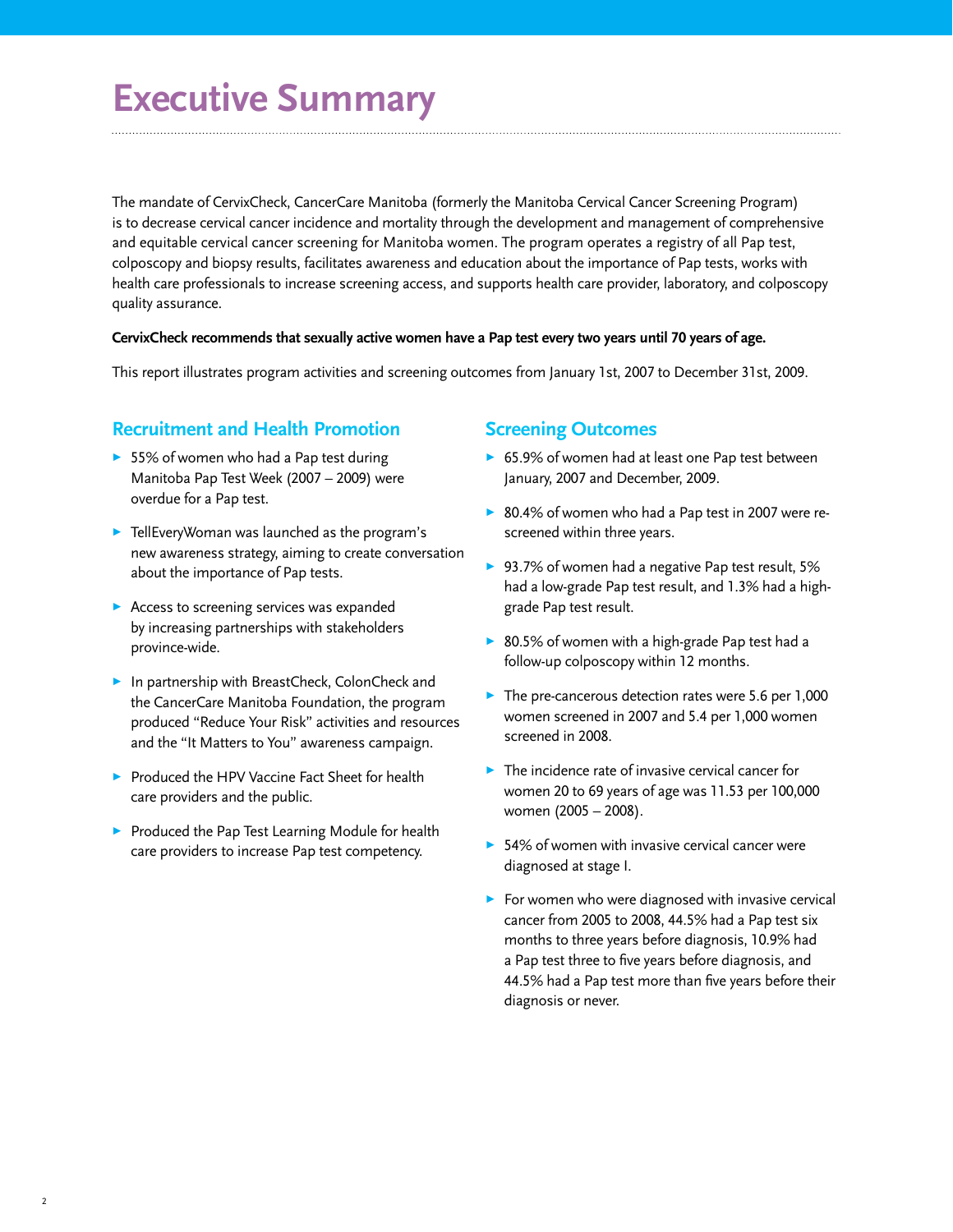# **Introduction**

CervixCheck, CancerCare Manitoba was established in January 2000 with a mandate to ensure that Manitoba women receive organized, high quality cervical cancer screening services. CervixCheck is supported by Manitoba Health and managed by CancerCare Manitoba (CCMB). On April 27, 2001, an amendment to the Public Health Act requiring the reporting of all cervical cancer screening tests to CervixCheck commenced operation of the program's registry. The registry is a confidential record of Pap test, colposcopy, and biopsy results.

The mandate of CervixCheck is to decrease invasive cervical cancer incidence and mortality through the development and management of comprehensive and equitable cervical cancer screening for Manitoba women. To accomplish this mandate, CervixCheck is guided by the following five objectives:

- **1. Maximize screening uptake in the eligible population.**
- **2. Operate and enhance a population-based registry.**
- **3. Facilitate and support quality assurance activities.**
- **4. Monitor and evaluate screening outcomes.**
- **5. Participate in the review, evaluation and implementation of new technologies.**

CervixCheck promotes screening participation by coordinating public awareness campaigns about the importance of Pap tests and supporting increased access to Pap tests through alternative service delivery models. The program monitors and facilitates follow-up for Manitoba women who have abnormal Pap tests.

CervixCheck recommends that cervical cancer screening with the Pap test be initiated three years after the onset of sexual activity and be performed every two years. Screening can be discontinued if a woman is 70 years of age or older and has had three or more negative Pap tests in the previous 10 years with no change in sexual partners.

This report highlights health promotion and quality assurance activities, program volumes and screening outcomes from January 01, 2007 to December 31, 2009. Data are provided for the core performance indicators as identified by the Screening Performance Working Group, Cervical Cancer Prevention and Control Network, Public Health Agency of Canada (2009). Screening outcomes are reported for women who are Manitoba residents between the ages of 20 and 69.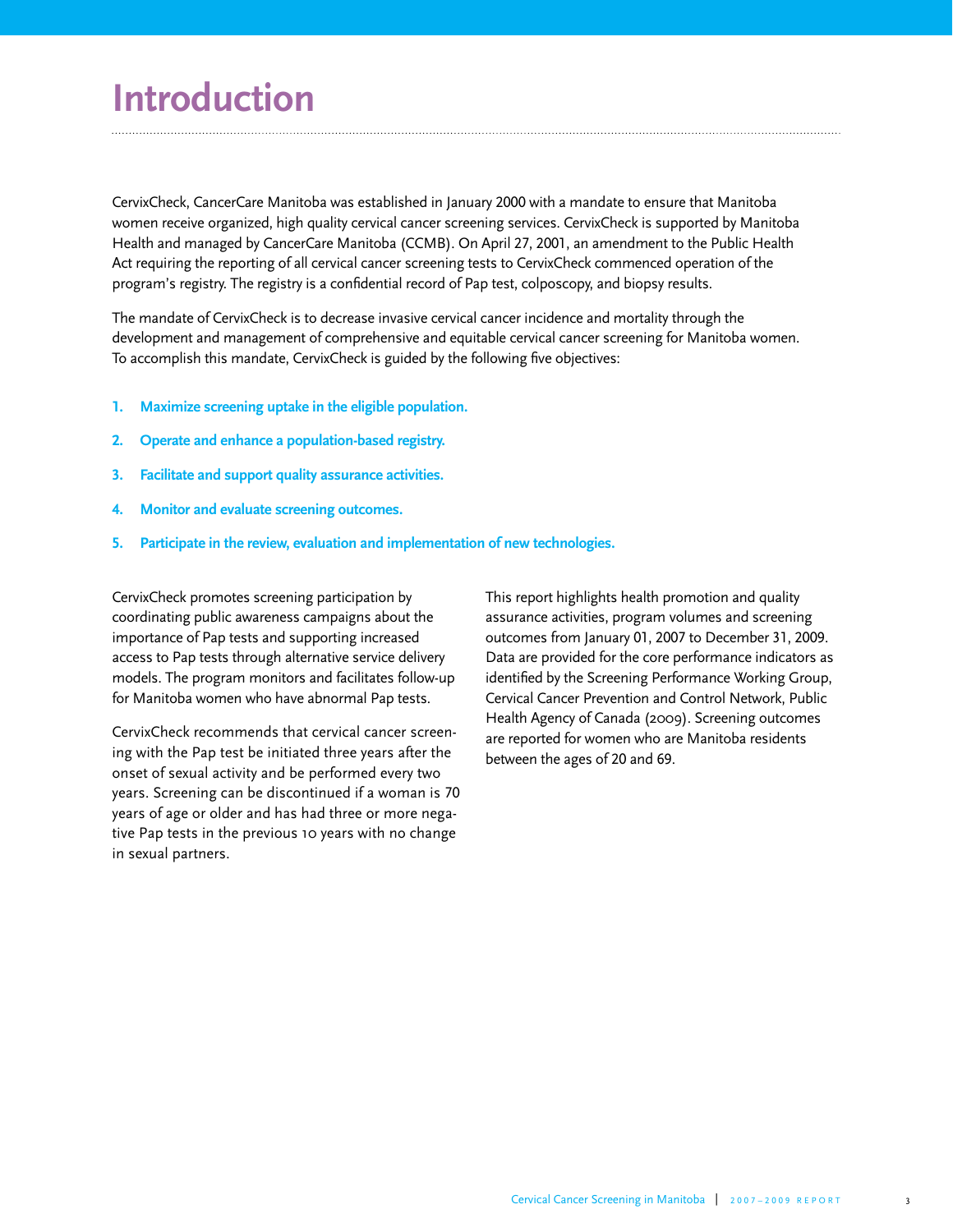# **Program Highlights**

#### RECRUITMENT AND HEALTH PROMOTION

# **Manitoba Pap Test Week**

In an effort to improve screening rates, increase access to screening, and reach Manitoba's underscreened and unscreened populations, CervixCheck partnered with clinics, nursing stations, and health centers across the province to offer walk-in, no appointment Pap test services throughout the year. The most well known event each year is Manitoba Pap Test Week when facilities offer walk-in Pap test clinics for women in their community during October. This method of service delivery consistently reaches Manitoba's highest risk population.

Pap Test Week combines awareness and education with access to service which communicates the importance of cervical screening, connects Pap tests with cancer prevention, and makes it as easy as possible for a woman to be screened. Pap Test Week results from 2003 to 2009 are shown in Table 1.

|      | <b>CLINICS</b>      | <b>WOMEN</b> |                 | SCREENING HISTORY <sup>1</sup> |            |                 | <b>CYTOLOGY RESULTS</b> |                   |
|------|---------------------|--------------|-----------------|--------------------------------|------------|-----------------|-------------------------|-------------------|
|      | <b>PARTICIPATED</b> | ATTENDED     | <b>SCREENED</b> | UNDERSCREENED                  | UNSCREENED | <b>NEGATIVE</b> | <b>LOW GRADE</b>        | <b>HIGH GRADE</b> |
| 2003 | 7                   | 117          |                 |                                | 75%        | 76%             | 20%                     | 6%                |
| 2004 | 17                  | 505          |                 |                                | 65%        | 85%             | 12%                     | 3%                |
| 2005 | 16                  | 503          |                 |                                | 58%        | 89%             | 9%                      | 2%                |
| 2006 | 78                  | 1,578        | 34%             | 28%                            | 38%        | 92%             | 7%                      | 1%                |
| 2007 | 104                 | 1,425        | 42%             | 26%                            | 32%        | 92%             | 5%                      | 1%                |
| 2008 | 96                  | 1,700        | 46%             | 24%                            | 30%        | 91%             | 5%                      | 1%                |
| 2009 | 76                  | 1,471        | 46%             | 28%                            | 24%        | 93%             | 3%                      | 2%                |
|      |                     |              |                 |                                |            |                 |                         |                   |

**TABLE 1 .** Manitoba Pap Test Week results, 2003 to 2009.

<sup>1</sup> Screened: women who have had a Pap test in the previous two years; Underscreened: women who have not had a Pap test in the previous two years; Unscreened: women who have not had a Pap test in the previous five years or longer. 2006 is the first year that the program can report unscreened rates for at least five years.

### **Pap Test Clinics**

In addition to the Pap test clinics that CervixCheck helped coordinate during Pap Test Week, the program facilitated Pap test clinics throughout the year with community partners. There was an increase from 20 communities who hosted a Pap test clinic in 2007 to 32 communities in 2009.

# **TellEveryWoman**

In an effort to increase awareness and provoke dialogue about Pap tests, as well as to generate recognition of CervixCheck, TellEveryWoman was launched in October, 2008, as the program's new branding strategy. TellEvery-Woman is based on the belief that women will better understand the importance of Pap tests if the message comes from someone they trust and care about.

Resources and activities associated with TellEveryWoman include free greeting cards, posters, print ads, radio commercials, a web site, and an annual flower giveaway event in Winnipeg on the eve of Manitoba Pap Test Week. TellEveryWoman resources provide consistent messages that encourage individuals to "Tell her how much you care. Tell her about Pap tests. TellEveryWoman.ca."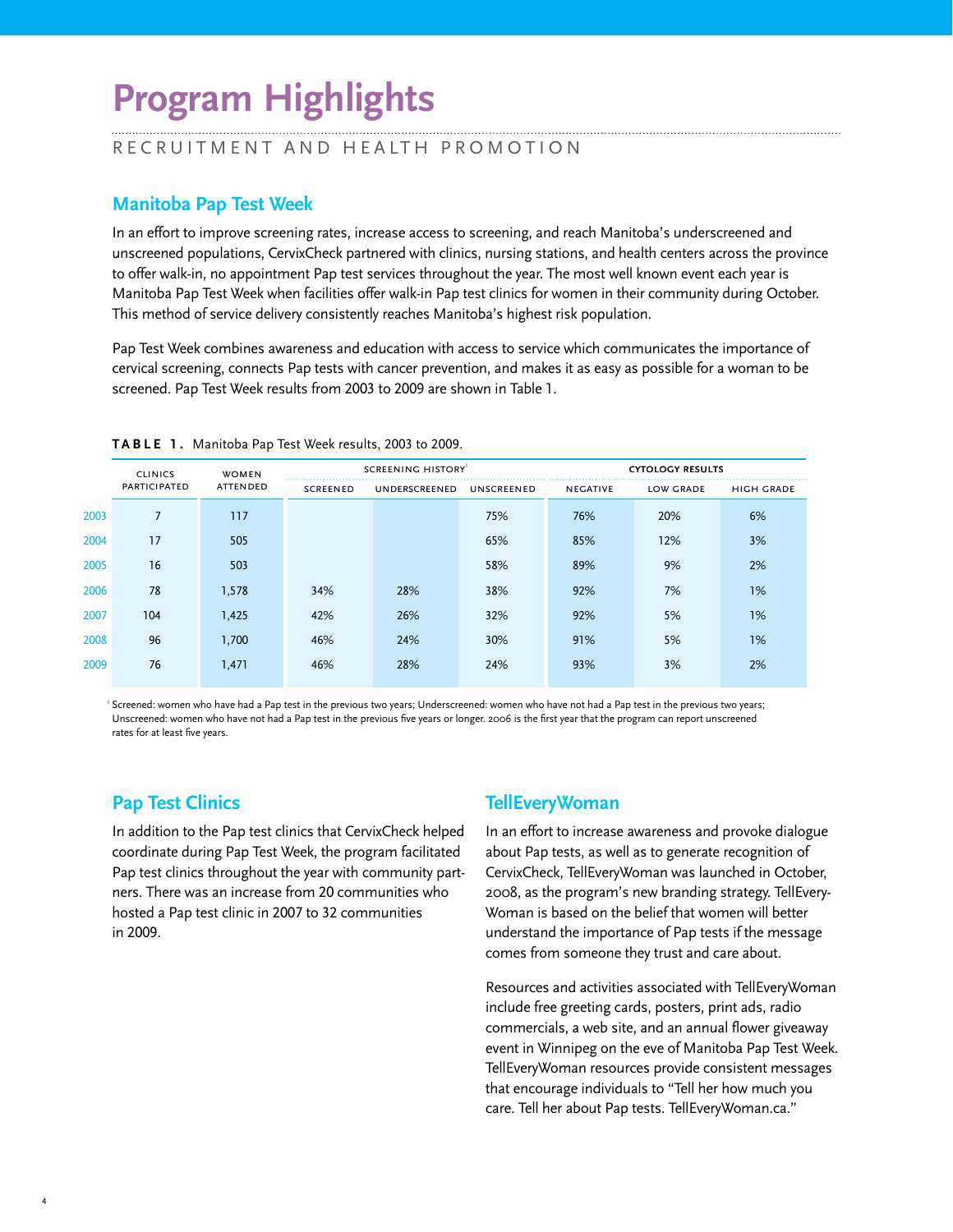### **Reduce Your Cancer Risk**

On April 26th, 2008, in partnership with the BreastCheck and ColonCheck programs and the CancerCare Manitoba Foundation (CCMF), CervixCheck hosted an afternoon "Reduce Your Risk" educator training session and evening "Beat Cancer Drum Café."

The educator training session hosted over 90 professional and volunteer health educators from around the province. The purpose of the session was to introduce and distribute a "Reduce Your Risk" Educator Tool Kit to health educators throughout the province. Participants were introduced to the CCMB screening programs and the CCMF key health promotion messages and were encouraged to disseminate this information by facilitating "Reduce Your Risk" groups in their own communities.

The evening "Beat Cancer Drum Café" was a public education event to facilitate awareness about screening and cancer risk reduction. The evening included an audience participation drum jam featuring "Drum Café," guest speakers from the screening programs Multicultural Project, and launched CCMB's new "Reduce Your Risk" video. A health fair reception followed where members of the community had the opportunity to view health displays featured in the reception area. Over 200 people attended this event.

### **It Matters to You**

The "It Matters to You" campaign is an initiative of the CCMB screening programs and the CCMF. The campaign features the faces and stories of Manitobans who have been impacted by screening, a cancer diagnosis, or cancer treatment.

The first product of this campaign was a four page "Reduce Your Cancer Risk" flyer distributed in the Winnipeg Free Press on November 18th, 2008. Over 160,000 copies of the flyer were distributed.

The campaign expanded in 2009 to highlight people from different cultural backgrounds that have been affected by cancer or screening. These Manitobans were featured in targeted media outlets including newspapers, Safeway ad bars, bus boards, and TV commercials. The campaign provided an opportunity to increase screening program exposure, streamline public education messages, and promote screening to target audiences.

### **HPV Vaccine Fact Sheet**

In 2008, CervixCheck developed and distributed an HPV Vaccine Facts sheet for public and professional use.

#### **Pap Test Learning Module for Health Care Providers**

In 2009, in collaboration with Klinic Community Health Centre as well as the Burntwood, Central, Interlake, Assiniboine, NOR-MAN, North Eastman and Winnipeg Regional Health Authorities (RHAs), CervixCheck produced and distributed a Pap Test Learning Module for Health Care Providers. The module is a resource for health care providers who wish to a) learn about cervical cancer and Pap test competency, b) mentor colleagues to become competent in cervical cancer screening, and c) review current research, guidelines, and techniques about cervical cancer screening in Manitoba.

Components of the module include a document which provides an overview of cervical cancer screening in Manitoba and two videos illustrating "The Pap Test Procedure" and "Carcinoma of the Cervix."

The module supports the RHAs to increase the number of clinicians who provide access to cervical cancer screening, enhance local training competence and evaluation, and improve community-based training initiatives using local health care resources.

See Appendix 1 for a list of public and professional educational resources.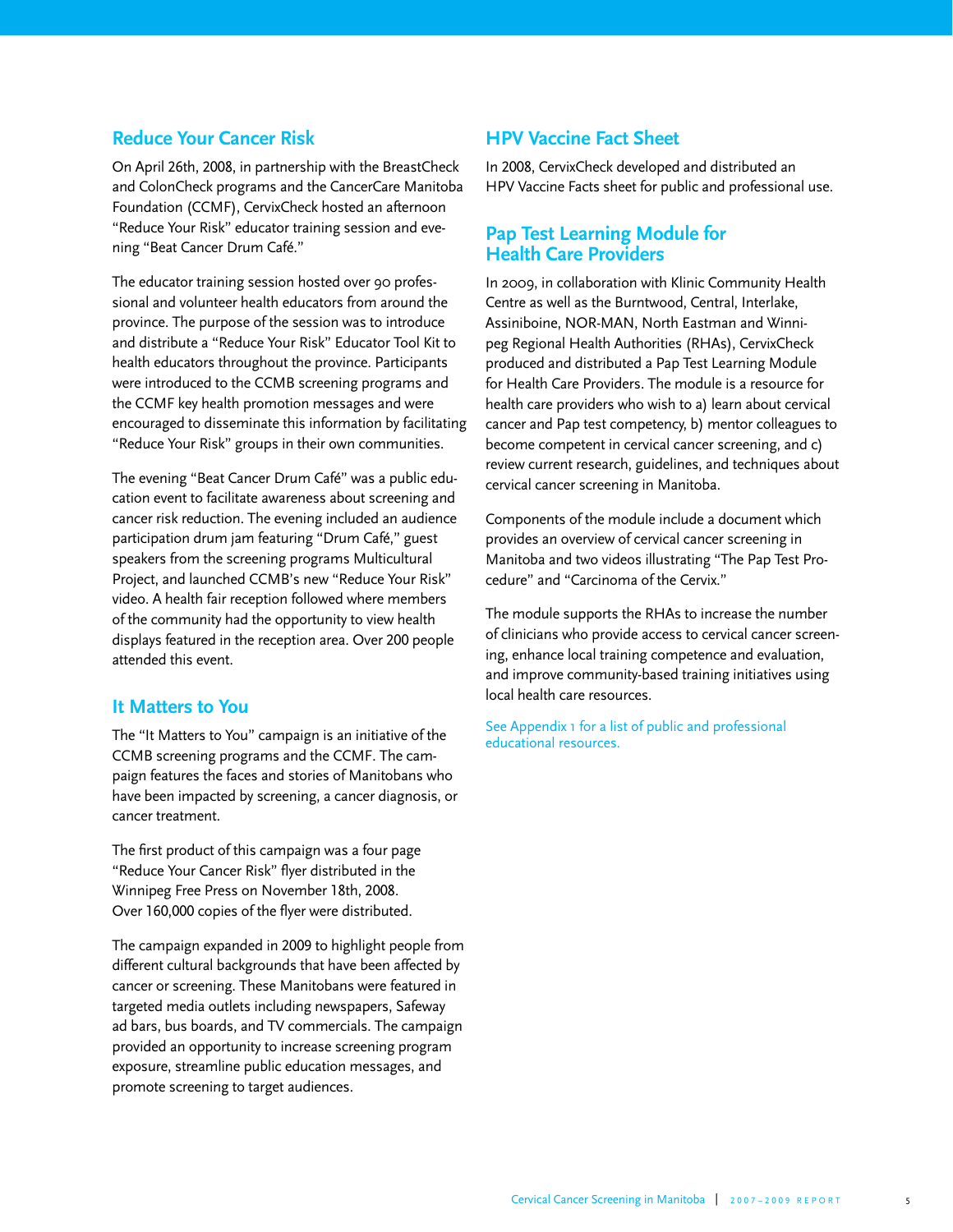### QUALITY ASSURANCE ACTIVITIES

# **Screening Guidelines**

In February, 2010, CervixCheck changed the program's screening management guidelines including initiation of screening, screening interval, and management of low-grade Pap test results for women under 21 years of age. The changes reflect an increased understanding of human papillomavirus (HPV) and cervical cancer etiology. The new guidelines aim to maximize the benefits of screening while minimizing the harms of screening. The CervixCheck Screening Guidelines were distributed to all clinicians who performed at least one Pap test in Manitoba in 2008 (see Appendix 2). A rationale was circulated with the guidelines, highlighting the evidence to support the recommended changes (see Appendix 1).

# **Reports to Labs**

The College of Physicians and Surgeons of Manitoba oversees the operation of the Manitoba Quality Assurance Program (MANQAP) which establishes standards and facilitates accreditation and compliance for Manitoba diagnostic facilities. As part of the reporting requirements for MANQAP and CervixCheck quality assurance activities, CervixCheck distributes reports to each of the Manitoba cytology laboratories. The following provincial and laboratory reports were distributed for each calendar year (2007 – 2009).

- 1. Cytology-histology correlation
- 2. Screening results by age and diagnosis
- 3. Screening outcomes by age
- 4. Specimen adequacy
- 5. Unsatisfactory specimens
- 6. Specimen limitations

# **Reports to Colposcopists**

CervixCheck distributed reports to Manitoba colposcopists active in 2008. Reports included the following:

- 1. Colposcopy workload
- 2. Time to colposcopy
- 3. Impression-histology correlations

# **Physician Report Cards**

In 2008, CervixCheck distributed two reports to Manitoba clinicians who performed at least one Pap test from January 1, 2006 to December 31, 2006. These reports included information on cytology results by screening outcome and age group for all Manitoba providers and for each individual provider.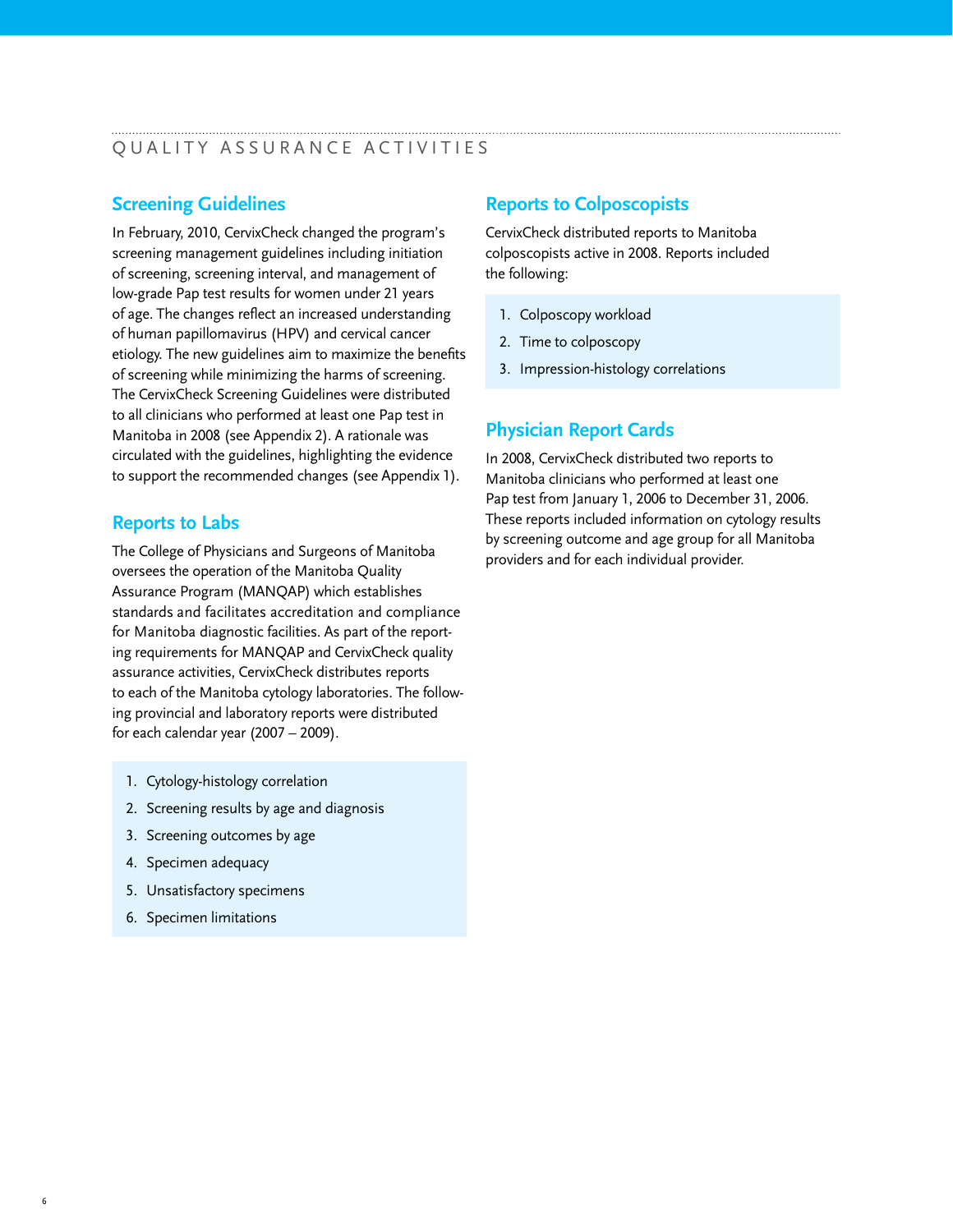# **Program Volumes**

Table 2 shows the number of Pap tests and colposcopy reports received by the program for 2007 to 2009.

#### **TABLE 2 .**

Number of Pap tests and colposcopy reports received, 2007 to 2009.

| TIME PERIOD | <b>TOTAL NUMBER</b><br>OF PAP TESTS<br><b>RECEIVED</b> | <b>TOTAL NUMBER</b><br>OF COLPOSCOPY<br><b>REPORTS RECEIVED</b> |
|-------------|--------------------------------------------------------|-----------------------------------------------------------------|
| 2007        | 199,351                                                | 12,868                                                          |
| 2008        | 197,057                                                | 12,788                                                          |
| 2009        | 200,729                                                | 12,625                                                          |
|             |                                                        |                                                                 |

# **Fail-Safe Activities**

CervixCheck notifies health care providers and women when the appropriate management for abnormal cytology has not occurred within a specified time frame. Table 3 shows the number of letters sent to health care providers and women, 2007 to 2009.

#### **TABLE 3 .**

Number of letters sent to health care providers and women, 2007 to 2009

| TIME PERIOD | <b>NUMBER OF LETTERS</b><br>SENT TO HEALTH<br><b>CARE PROVIDERS</b> | <b>NUMBER OF LETTERS</b><br><b>SENT TO WOMEN</b> |
|-------------|---------------------------------------------------------------------|--------------------------------------------------|
| 2007        | 1,444                                                               | 301                                              |
| 2008        | 2,295                                                               | 1,358                                            |
| 2009        | 3,676                                                               | 2,571                                            |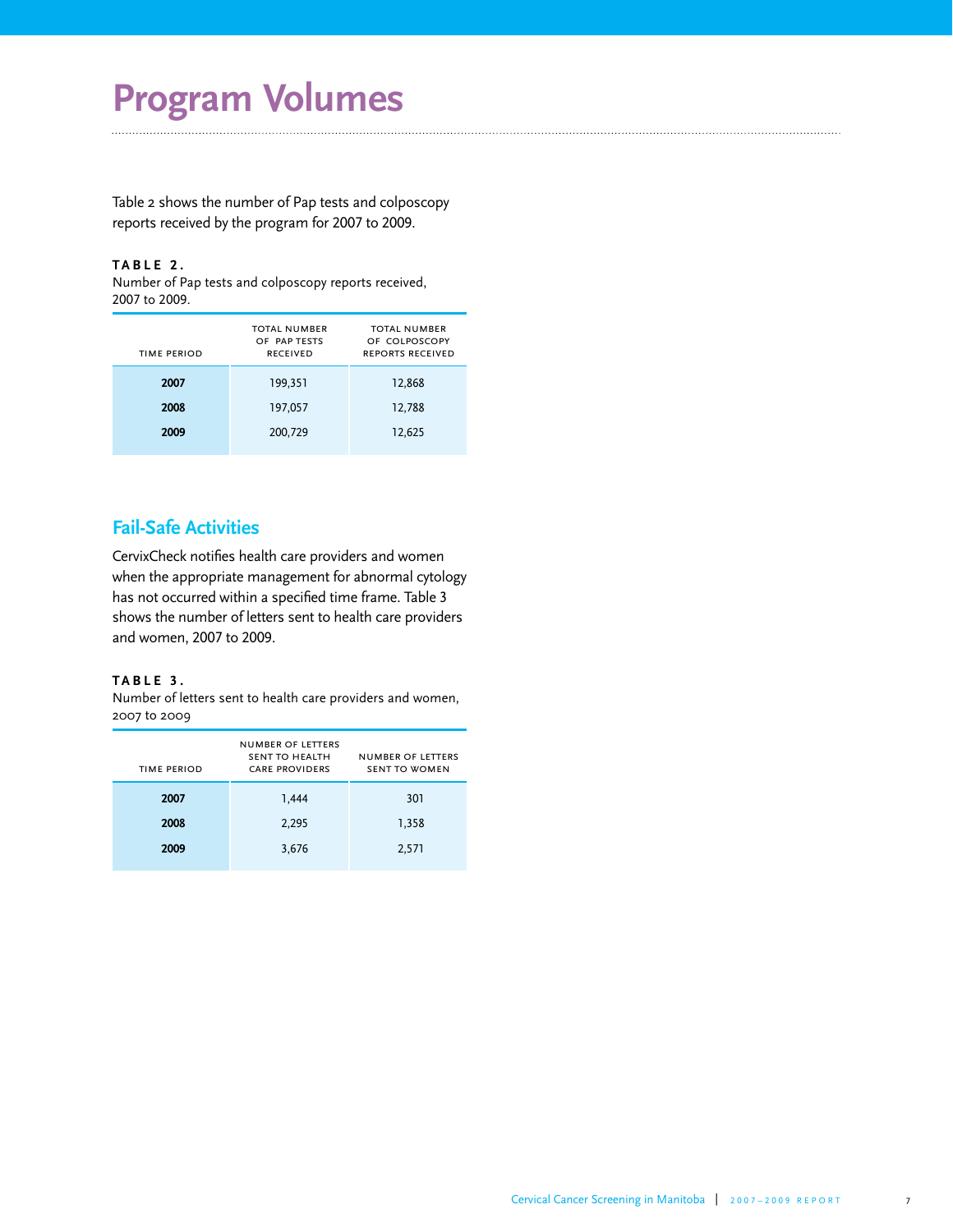# **Screening Performance Measures**

In 2007, the Cervical Cancer Prevention and Control Network, Public Health Agency of Canada, identified core cervical cancer screening performance in five areas: coverage, cytology performance, system capacity, follow-up and outcomes. These indicators are presented below for women 20 to 69 years of age for 2007 to 2009 unless otherwise indicated.

# COVERAGE

# **Participation**

Participation is the percentage of eligible women in the target population who had at least one Pap test in a three-year period. Table 4 shows cervical cancer screening participation for 2006 to 2008 and 2007 to 2009 by age group uncorrected for prior hysterectomy. Participation was highest for women 20 to 29 years of age (77.8% in 2006 to 2008 and 75.9% in 2007 to 2009) and declined with age. However, since hysterectomy rates tend to increase with age, the participation of women in the older age groups may be an underestimate of the actual participation rate.

#### **TABLE 4 .**

Percentage of women who had at least one Pap test by age group, 2006 to 2008 and 2007 to 2009.

| <b>AGE GROUP</b>   | JAN 2006<br><b>TO DEC 2008</b> | <b>JAN 2007</b><br><b>TO DEC 2009</b> |
|--------------------|--------------------------------|---------------------------------------|
| 20-29              | 77.8%                          | 75.9%                                 |
| 30-39              | 75.0%                          | 73.8%                                 |
| 40-49              | 69.9%                          | 70.1%                                 |
| 50-59              | 64.6%                          | 62.9%                                 |
| 60-69              | 54.6%                          | 52.2%                                 |
| <b>TOTAL 20-69</b> | 69.4%                          | 65.9%                                 |

Notes: Population was calculated using Manitoba Health population data at the mid-point of the time frame; Not corrected for hysterectomy.

Figure 1 shows participation rates by age group over four three-year time periods. Participation decreased slightly over time from 69.4% in 2004 to 2006 to 65.9% in 2007 to 2009.

#### **FIGURE 1 .**







JAN 2004 TO DEC 2006

Notes: Population was calculated using Manitoba Health population data at the mid-point of the time frame; Not corrected for hysterectomy.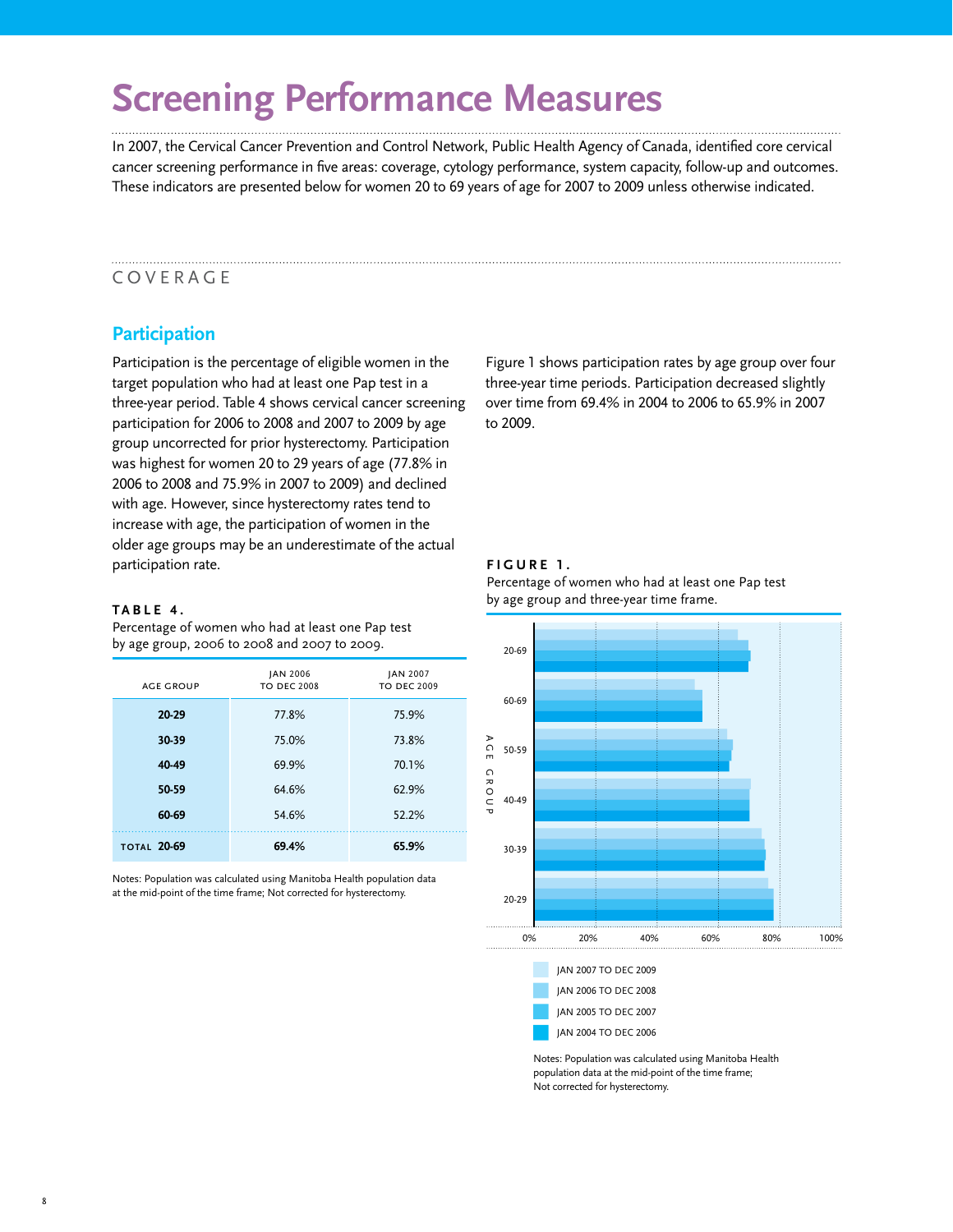#### **Retention**

Retention is the percentage of eligible women re-screened within three years after a negative Pap test in a 12-month time frame. Table 5 shows the retention rate for women screened in 2007 by age group. Overall, 80.4% of women who had a negative Pap test in 2007 had a subsequent Pap test. Retention was highest for younger women and decreased with age.

#### **TABLE 5 .**

Percentage of women re-screened within three years after a negative Pap test by age group,  $2007$  (n = 116,362).

| <b>CLINICS</b><br><b>AGE GROUP</b> | PERCENTAGE OF<br><b>WOMEN RE-SCREENED</b> |
|------------------------------------|-------------------------------------------|
| $20 - 29$                          | 84.4%                                     |
| 30-39                              | 80.5%                                     |
| 40-49                              | 79.6%                                     |
| 50-59                              | 79.5%                                     |
| 60-69                              | 75.0%                                     |
| <b>TOTAL 20-69</b>                 | 80.4%                                     |

### CYTOLOGY PERFORMANCE

### **Specimen Adequacy**

Specimen adequacy is the percentage of Pap test results reported as unsatisfactory in a 12 month period. An unsatisfactory Pap test may be due to insufficient cells, the presence of any material that obscures the interpretation of the slide, or mechanical difficulties with the slide. In Manitoba, conventional cytology is used for all Pap tests. The percentage of unsatisfactory Pap test results was 2.2% in 2007, 2.5% in 2008, and 2.9% in 2009.

Figure 2 shows the percentage of unsatisfactory Pap tests by age group for 2007 to 2009. The percentage of unsatisfactory Pap tests decreased with age and then increased slightly for the 60 to 69 year age group. In total, 2.5% of women had an unsatisfactory Pap test result.

#### **FIGURE 2 .**

Percent of unsatisfactory Pap test results by age group, 2007 to 2009.

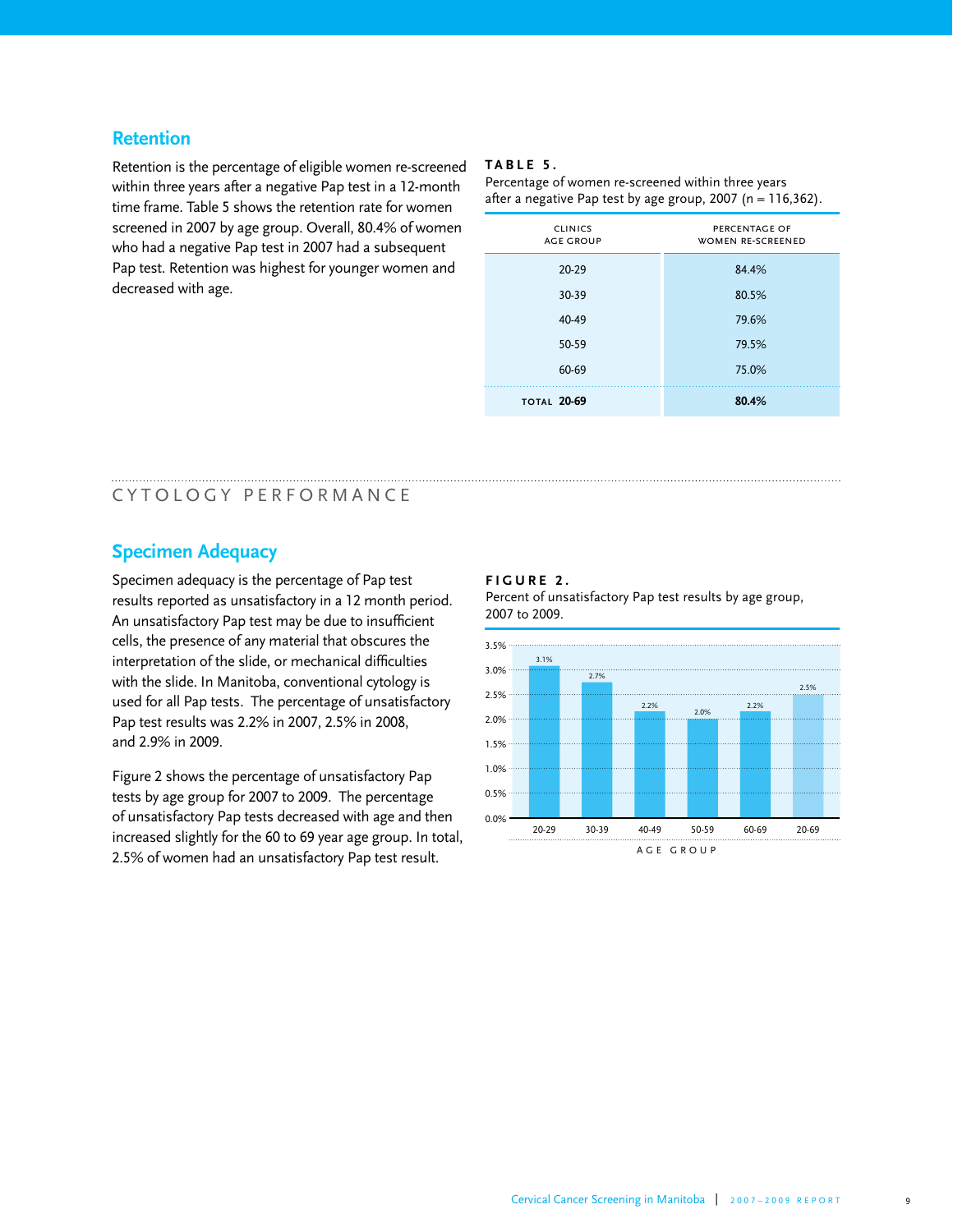#### CYTOLOGY PERFORMANCE CONTINUED

#### **Screening test results**

Screening test results is the percentage of women by their most severe Pap test result in a 12 month period using the Bethesda System 2001 $^{\rm !}$  of classification.

Table 6 shows the screening test results by age group for women who had a Pap test from 2007 to 2009. Most women (93.7%) 20 to 69 years of age had a negative result. The percentage of women who had an abnormal result decreased with age from 12% for women 20 to 29 years of age to 1.9% for women 60 to 69 years of age. The percentage of women who had a high-grade squamous intraepitheleal lesion (HSIL) or more severe Pap test result ranged from 2.0% for women 20 to 29 years of age to 0.2% for women 60 to 69 years of age.

|                  | <b>CYTOLOGY RESULTS</b><br>. |        |      |      |       |         |
|------------------|------------------------------|--------|------|------|-------|---------|
| <b>AGE GROUP</b> | <b>NEGATIVE</b>              | ASC-US | LSIL | AGC  | ASC-H | $HSIL+$ |
| 20-29            | 88.0%                        | 4.8%   | 4.6% | 0.0% | 0.5%  | 2.0%    |
| 30-39            | 93.7%                        | 3.0%   | 1.9% | 0.1% | 0.3%  | 1.0%    |
| 40-49            | 94.8%                        | 2.9%   | 1.4% | 0.1% | 0.2%  | 0.5%    |
| 50-59            | 96.8%                        | 1.9%   | 0.7% | 0.1% | 0.2%  | 0.3%    |
| 60-69            | 98.1%                        | 1.1%   | 0.3% | 0.1% | 0.1%  | 0.2%    |
| $20-69$          | 93.7%                        | 3.0%   | 2.0% | 0.1% | 0.3%  | 0.9%    |

**TABLE 6 .** Screening results by age group, 2007 to 2009 (N=457,144).

Notes: ASC-US (Atypical squamous cells of undetermined significance); LSIL (Low-grade squamous intraepitheleal lesion); AGC (Atypical glandular cells); ASC-H (Atypical squamous cells, cannot rule out high-grade); HSIL+ (High-grade squamous intraepitheleal lesion or more severe).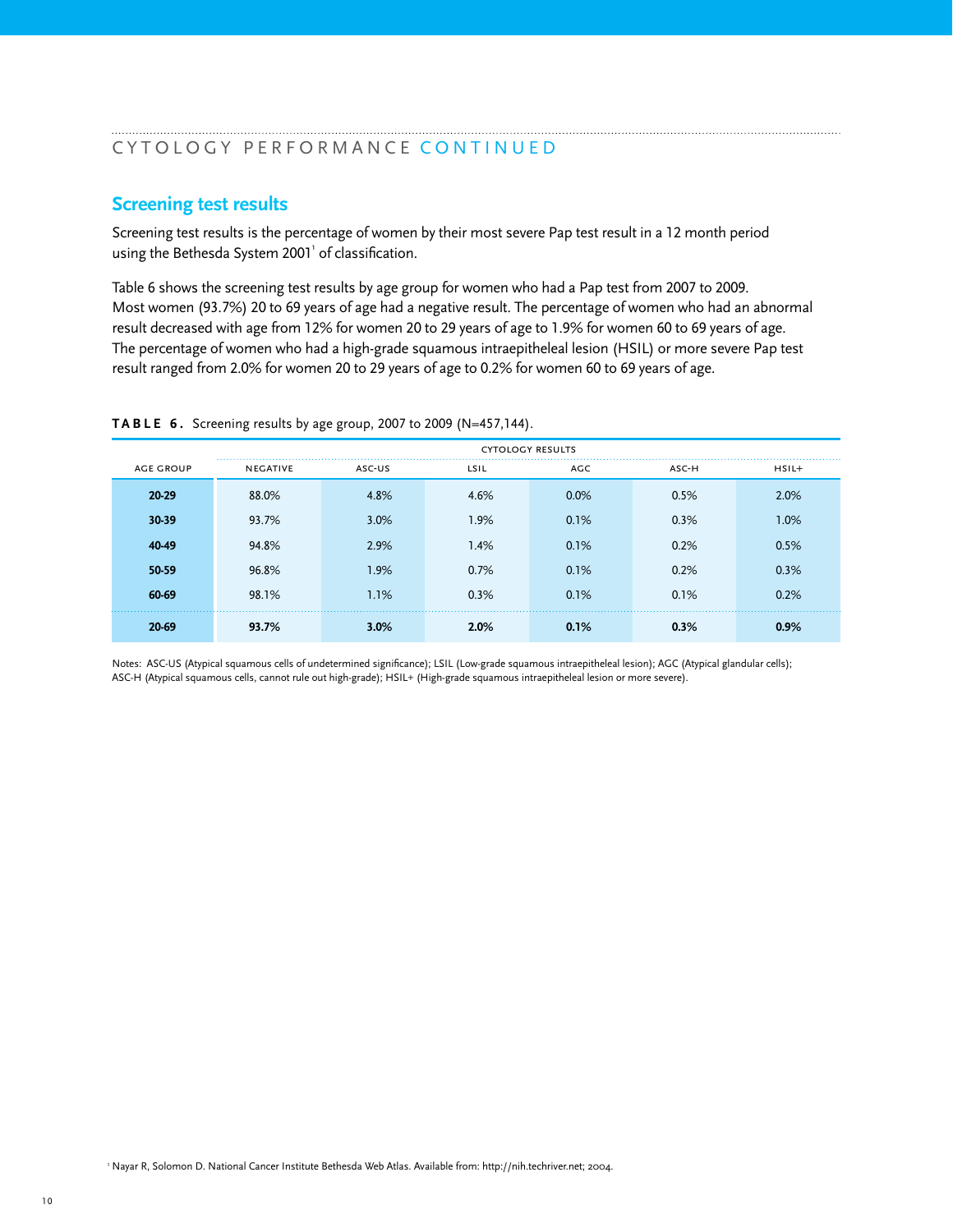#### SYSTEM CAPACITY

### **Cytology turn around time**

Cytology turn around time is the median number of days from the date the Pap test was performed to the date the Pap test report was issued by the laboratory over a 12 month period. The cytology turn around time was 11 days in 2007, 10 days in 2008, and 13 days in 2009.

# **Colposcopy follow-up rate**

The colposcopy follow-up rate is the percentage of women with a high-grade Pap test (ASC-H and HSIL+) who had a follow-up colposcopy examination within three, six, nine and twelve months. A colposcopy is a visual examination of the cervix that may be accompanied by a biopsy to confirm a cervical abnormality. The colposcopy follow-up rate is influenced by the cytology turn around time and whether or not Pap test results are triaged appropriately.

Table 7 shows the colposcopy follow-up rate by age group for the 3,492 women who had a high-grade Pap test in 2008 and 2009. Overall, 41.2% of women had a colposcopy within three months and 63.7% of women had a colposcopy within six months. Almost 20% of women had not had a colposcopy one year after a high-grade Pap test.

|                  | NUMBER OF DAYS FROM THE HIGH-GRADE PAP TEST FOR COLPOSCOPY |                 |          |                 |                                                      |
|------------------|------------------------------------------------------------|-----------------|----------|-----------------|------------------------------------------------------|
| <b>AGE GROUP</b> | 1 TO 90 DAYS                                               | <b>182 DAYS</b> | 274 DAYS | <b>365 DAYS</b> | <b>FOLLOW-UP NOT</b><br><b>COMPLETE AT 12 MONTHS</b> |
| 20-29            | 40.7%                                                      | 61.6%           | 72.6%    | 78.3%           | 21.7%                                                |
| 30-39            | 42.8%                                                      | 67.5%           | 78.4%    | 81.6%           | 18.4%                                                |
| 40-49            | 43.7%                                                      | 67.8%           | 79.1%    | 84.2%           | 15.8%                                                |
| 50-59            | 33.5%                                                      | 57.3%           | 77.8%    | 84.5%           | 15.5%                                                |
| 60-69            | 42.0%                                                      | 64.0%           | 76.0%    | 83.0%           | 17.0%                                                |
| 20-69            | 41.2%                                                      | 63.7%           | 75.3%    | 80.5%           | 19.5%                                                |

**TABLE 7 .** Colposcopy follow-up rate by age group, 2008 and 2009 (n=3,492).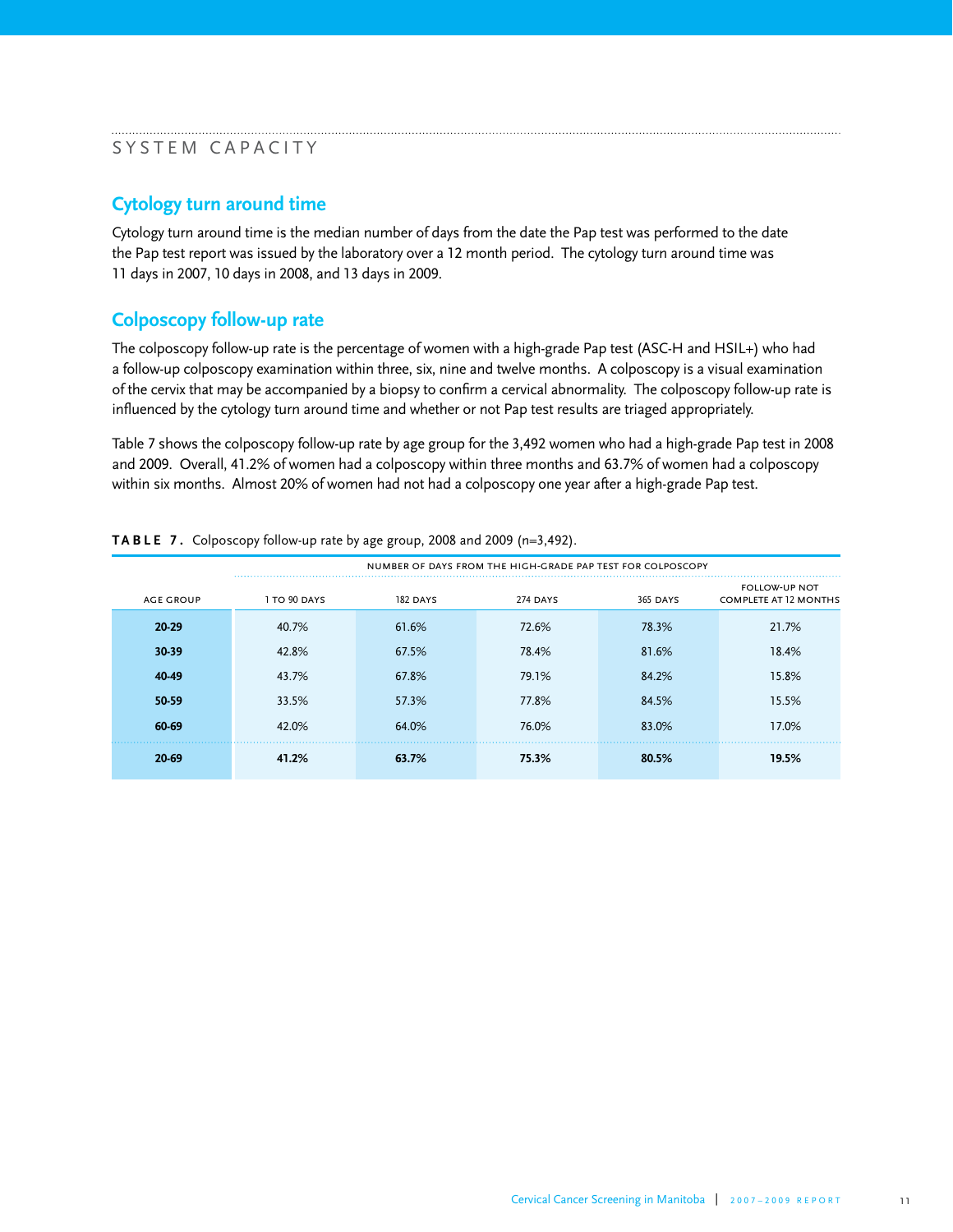#### FOLLOW-UP

### **Cytology-histology agreement**

The cytology-histology agreement is the percentage of high-grade Pap test results (ASC-H and HSIL+) that had a histological confirmation of a CIN II (moderate dysplasia) or CIN III+ (severe dysplasia, carcinoma in situ, and invasive cancer) in a 12 month period. The percentage of biopsy results that agreed with the Pap test result was 42.7% in 2007 (n=390), 44.4% in 2008 (n=391), and 51.5% in 2009 (n=453).

#### OUTCOMES

#### **Pre-cancer detection rate**

The pre-cancer detection rate is the number of pre-cancerous lesions (CIN II and CIN III biopsy results – moderate and severe dysplasia and cervical carcinoma in situ excluding adenocarcinoma in situ) detected per 1,000 women who had a Pap test in a 12 month period.

Figure 3 shows the number of women 20 to 69 years of age diagnosed with a pre-cancerous lesion per 1,000 women screened for 2007 and 2008. For women 20 to 69 years of age, the pre-cancerous detection rates were 5.6 per 1,000 women screened in 2007 and 5.4 per 1,000 women screened in 2008. The pre-cancer detection rate was highest in women 20 to 29 and then decreased with age.

#### **FIGURE 3 .**

Pre-cancer detection rate per 1,000 women by age group, 2007 and 2008 (N=850 for 2007, N=832 for 2008).



#### **Cancer incidence**

Cancer incidence is the number of new cases of invasive cervical cancer per 100,000 women. Invasive cancer includes squamous cell cancers, adenocarcinomas, adenosquamous carcinomas, and unclassified cervical cancers. From 2005 to 2008, the incidence rate of invasive cervical cancer in women 20 to 69 years of age was 11.53 per 100,000 women. 2

Figure 4 illustrates the invasive cervical cancer incidence rate per 100,000 women by age group for 2005 to 2008. Incidence ranged from 5.4 per 100,000 for women 20 to 29 years of age to 16.0 per 100,000 for women 40 to 49 years of age.

#### **FIGURE 4 .**





Sources: Manitoba Cancer Registry, CancerCare Manitoba, Manitoba Health Population Reports.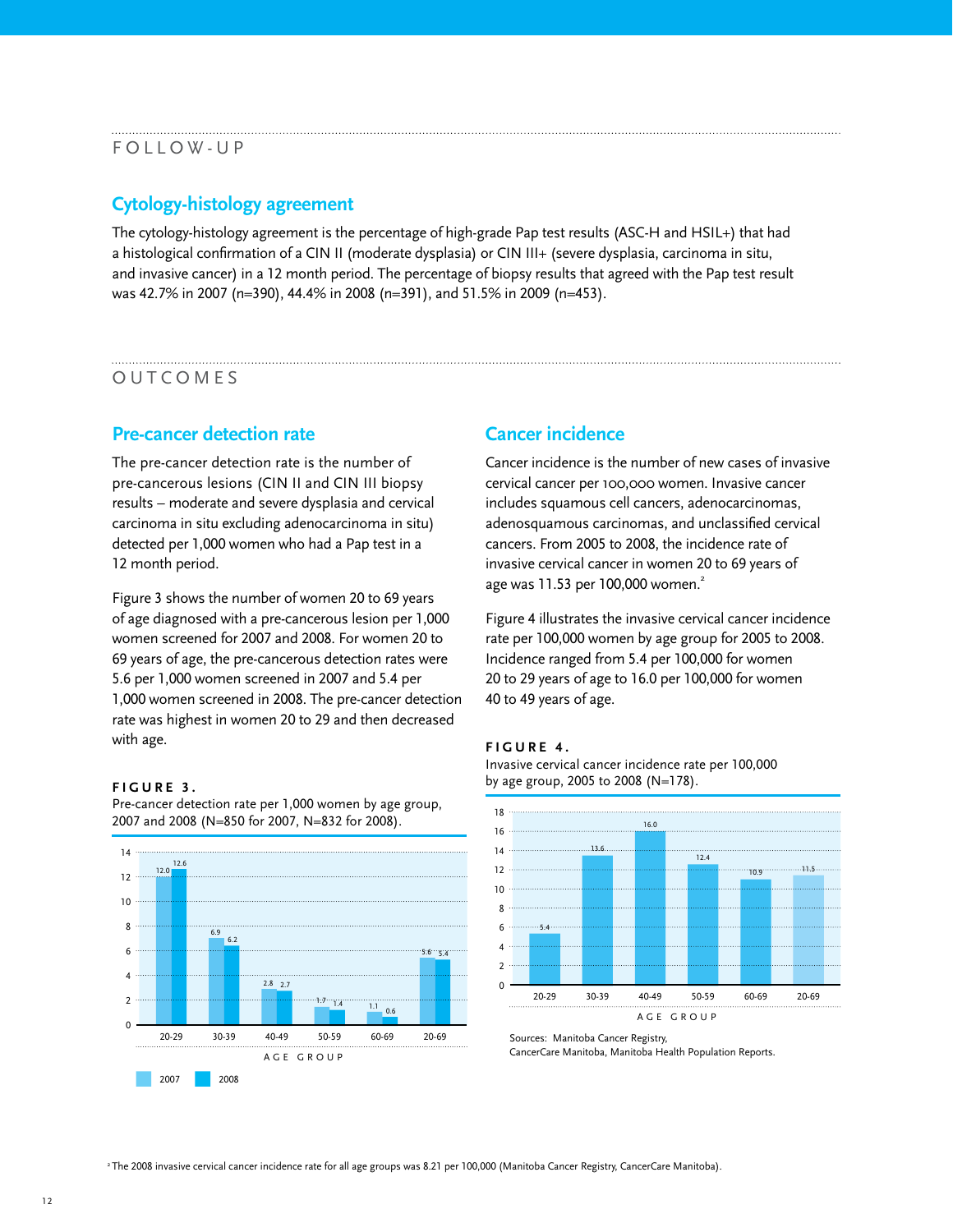### **Cancers diagnosed at stage 1**

Cancers diagnosed at stage 1 is the percentage of invasive cervical cancers that were diagnosed at stage 1 using the International Federation of Gynecology and Obstetrics (FIGO) stage classification system. In stage 1, cervical cancer cells have grown from the surface layer of the cervix into deeper cervical tissues. The cancer may be growing into the body of the uterus but not outside the uterus.

Figure 5 shows the percentage of invasive cervical cancers detected at stage 1 by age group for 2005 to 2008. Fifty-four percent of invasive cancers were diagnosed at stage 1. Women 20 to 29 years of age had the highest percentage of cancers diagnosed at stage 1 (70.6%). The percentage of cancers diagnosed at stage 1 decreased with age to 31.8% for women 60 to 69 years of age.

#### **FIGURE 5 .**

Percent of invasive cervical cancers diagnosed at stage 1 by age group (2005 to 2008) (N=97).



# **Screening History In Cases of Invasive Cervical Cancer**

Screening history in cases of invasive cervical cancer is a summary of screening prior to diagnosis. Screening history is measured as the percentage of women with invasive cancer of the cervix by the time since the previous screening Pap test. The time since the last screening Pap test is divided into three categories: 0.5 to less than three years, three to five years, and greater than five years or never. Greater than five years includes women who had no record of a Pap test or who had a Pap test during the six months before diagnosis as this Pap test was most likely performed for diagnostic not screening purposes.

Table 8 shows the screening history for 155 women diagnosed with invasive cervical cancer from 2005 to 2008 (23 women were excluded because of insufficient data). Forty-four and a half percent of women had a Pap test six months to three years before diagnosis, 11.0% of women had a Pap test three to five years before diagnosis, and 44.5% of women had a Pap test greater than five years before diagnosis or had no record of ever having had a Pap test.

#### **TABLE 8 .**

Percentage of women 20 to 69 years of age diagnosed with invasive cervical cancer by time since last Pap test, 2005 to 2008.

| LAST SCREENING PAP TEST | NUMBER (%) |
|-------------------------|------------|
| $0.5$ to 3 years        | 69 (44.5%) |
| 3 to 5 years            | 17(11.0%)  |
| > 5 years or never      | 69 (44.5%) |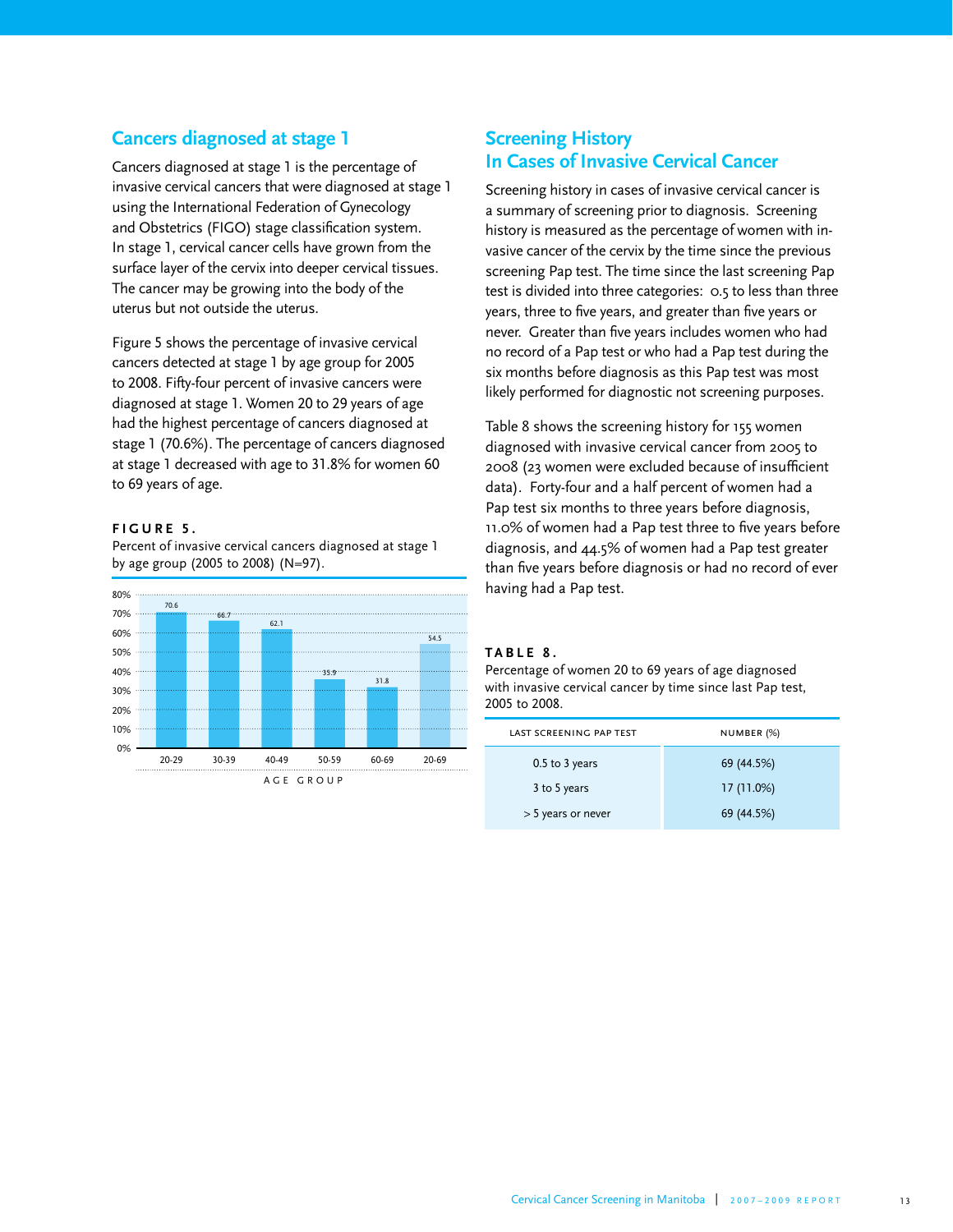Public and professional resources are free from CervixCheck. To view, download and order our multilingual education materials, visit **TellEveryWoman.ca**.

# **Resources for Health Care Professionals and Educators**

- **>** [TellEveryWoman Tool Kit](http://www.cancercare.mb.ca/home/prevention_and_screening/general_public_screening_programs/manitoba_cervical_cancer_screening_program/resources/telleverywoman_toolkit/)
- 3 ["Reduce Your Risk" Educator Tool Kit and Video](http://www.cancercare.mb.ca/home/prevention_and_screening/professional_screening_programs/cervical_cancer_screening/resources/reduce_your_risk_video/)
- **>** [Pap Test Learning Module for Health Care Providers](http://www.cancercare.mb.ca/home/prevention_and_screening/professional_screening_programs/cervical_cancer_screening/downloadorder_publications/pap_test_learning_module/)
- [The Pap Test Procedure: Dual Sampling Technique](http://www.cancercare.mb.ca/resource/File/CervixCheck/HealthCareProfessional/CervixCheck_Dual_Sampling_Technique_Jul11.pdf)
- $\blacktriangleright$  [Screening Guidelines](http://www.cancercare.mb.ca/resource/File/MCCSP/HealthCareProfessional/MCCSP_Guideline_Chart_Jan10.pdf)
- [Rationale for the new CervixCheck Screening Guidlines](http://www.cancercare.mb.ca/resource/File/CervixCheck/HealthCareProfessional/CervixCheck_Screening_Guidelines-Provider_Jan11.pdf)
- ▶ [Human Papillomavirus \(HPV\) Clinician Fact Sheet](http://www.cancercare.mb.ca/resource/File/MCCSP/HPV_Clinician_Fact_Sheet_aug09.pdf)
- **> [HPV Vaccine Facts Sheet](http://www.cancercare.mb.ca/resource/File/MCCSP/Vaccine_Fact_Sheet_Apr2010.pdf)**
- **>** [Cervical Cancer Screening Image Gallery](http://www.cancercare.mb.ca/resource/File/MCCSP/Image_Gallery.pdf)
- ▶ Pap Clinic Posters [\(English](http://www.cancercare.mb.ca/resource/File/CervixCheck/HealthCareProfessional/CervixCheck_Year_Round_Clinic_Poster_Eng.pdf)[/French\)](http://www.cancercare.mb.ca/resource/File/CervixCheck/HealthCareProfessional/CervixCheck_Year_Round_Clinic_Poster_Fr.pdf)
- **>** [TellEveryWoman Posters \(English/French\)](http://www.cancercare.mb.ca/index.cfm?pageid=276)
- Power-Point Presentations
- ["Cancer Screening Saves Lives" Display Board](http://www.cancercare.mb.ca/resource/Image/Screening/getchecked_Screening_Display.jpg)

#### **Resources for Women**

- **>** Pap Tests: What you need to Know Brochure [\(English](http://www.cancercare.mb.ca/resource/File/CervixCheck/CervixCheck_PapTests_WhatYouNeedToKnow_Eng_Jul11.pdf)[/French\)](http://www.cancercare.mb.ca/resource/File/CervixCheck/CervixCheck_PapTests_WhatYouNeedToKnow_Fr_Jul11.pdf)
- **>** Pap Tests: Understand Your Results/Colposcopy: What to Expect Brochure [\(English](http://www.cancercare.mb.ca/resource/File/CervixCheck/CervixCheck_Colposcopy_Results_Eng_Jul11.pdf)[/French\)](http://www.cancercare.mb.ca/resource/File/CervixCheck/CervixCheck_Colposcopy_Results_Fr_Jul11.pdf)
- **> Multilingual TellEveryWoman Bookmarks**
- **>** [TellEveryWoman Greeting Cards](http://www.cancercare.mb.ca/index.cfm?pageid=276)
- [The Pap Test Video](http://www.cancercare.mb.ca/home/prevention_and_screening/general_public_screening_programs/manitoba_cervical_cancer_screening_program/view_cervical_cancer_screening_videos/the_pap_test/)
- Colposcopy Video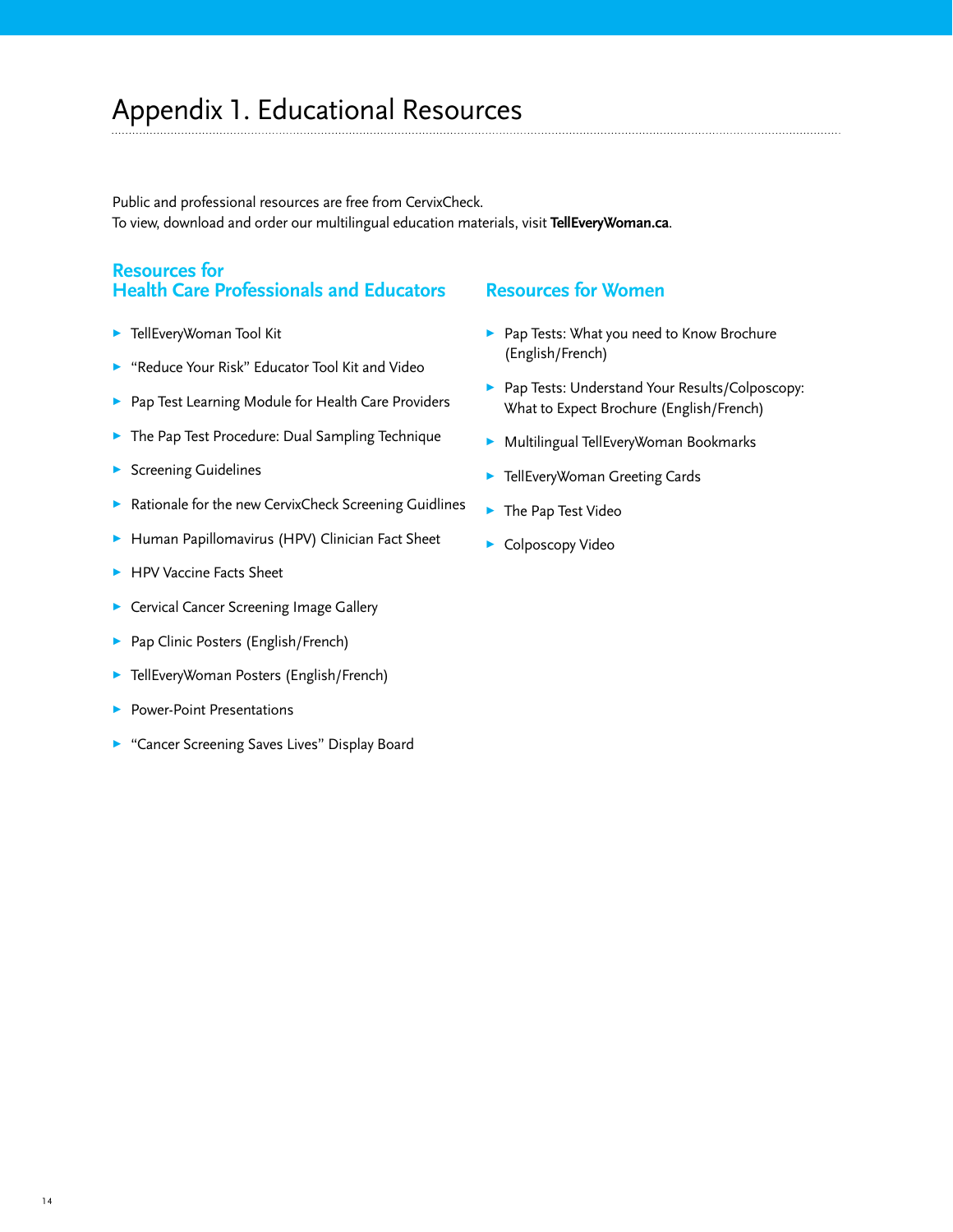# **General Guidelines**

| Initiation of Screening | All women who are, or have ever been sexually active<br>(sexual intercourse and intimate touching) should be screened.<br>Screening should begin three years after first sexual activity. |
|-------------------------|-------------------------------------------------------------------------------------------------------------------------------------------------------------------------------------------|
| Routine Screening       | $\triangleright$ Screen every two years.                                                                                                                                                  |
| Cessation of Screening  | Screening can be discontinued if a woman is 70 years or older<br>and has had three or more Negative Pap tests in the previous<br>10 years with no change in partner.                      |

# **Screening Women with Special Circumstances**

| Never Been Sexually Active           | Focus on education and the benefits of regular screening once sexually active.                                                                                                                                                                                                                                                                                                                                                                               |  |
|--------------------------------------|--------------------------------------------------------------------------------------------------------------------------------------------------------------------------------------------------------------------------------------------------------------------------------------------------------------------------------------------------------------------------------------------------------------------------------------------------------------|--|
| <b>HPV Vaccinated</b>                | Routine screening should begin three years after first sexual activity.                                                                                                                                                                                                                                                                                                                                                                                      |  |
| Previous High Grade Lesions          | Screen every year.                                                                                                                                                                                                                                                                                                                                                                                                                                           |  |
| Immunocompromised<br>or HIV Positive | Screen every year.                                                                                                                                                                                                                                                                                                                                                                                                                                           |  |
| Pregnant                             | Screening pregnant women is unnecessary if:<br>The woman has had routine Negative Pap tests,<br>The woman has no symptoms of cervical cancer<br>and/or no visual abnormalities.<br>Women with symptoms of cervical cancer and/or visual abnormalities<br>should be evaluated with colposcopy. If a Pap test is required, it should occur<br>during the first trimester using a spatula and saline-moistened cotton swab<br>(a cytobrush should not be used). |  |
| Hysterectomy                         | Screening the vaginal vault is unnecessary if:<br>$\blacktriangleright$ Hysterectomy was total,<br>Hysterectomy was performed for a benign disease<br>(pathology negative for dysplasia), and<br>$\triangleright$ The woman has no previous abnormal Pap tests.<br>If Pap test results or hysterectomy pathology is not available, continue<br>screening until two annual Negative vaginal vault tests occur.                                                |  |
| Women Having Sex With Women          | Screen every two years.                                                                                                                                                                                                                                                                                                                                                                                                                                      |  |
| Transgender                          | Screen every two years.                                                                                                                                                                                                                                                                                                                                                                                                                                      |  |

NOTE: Any visual cervical abnormalities and/or abnormal symptoms must be investigated regardless of cytology findings.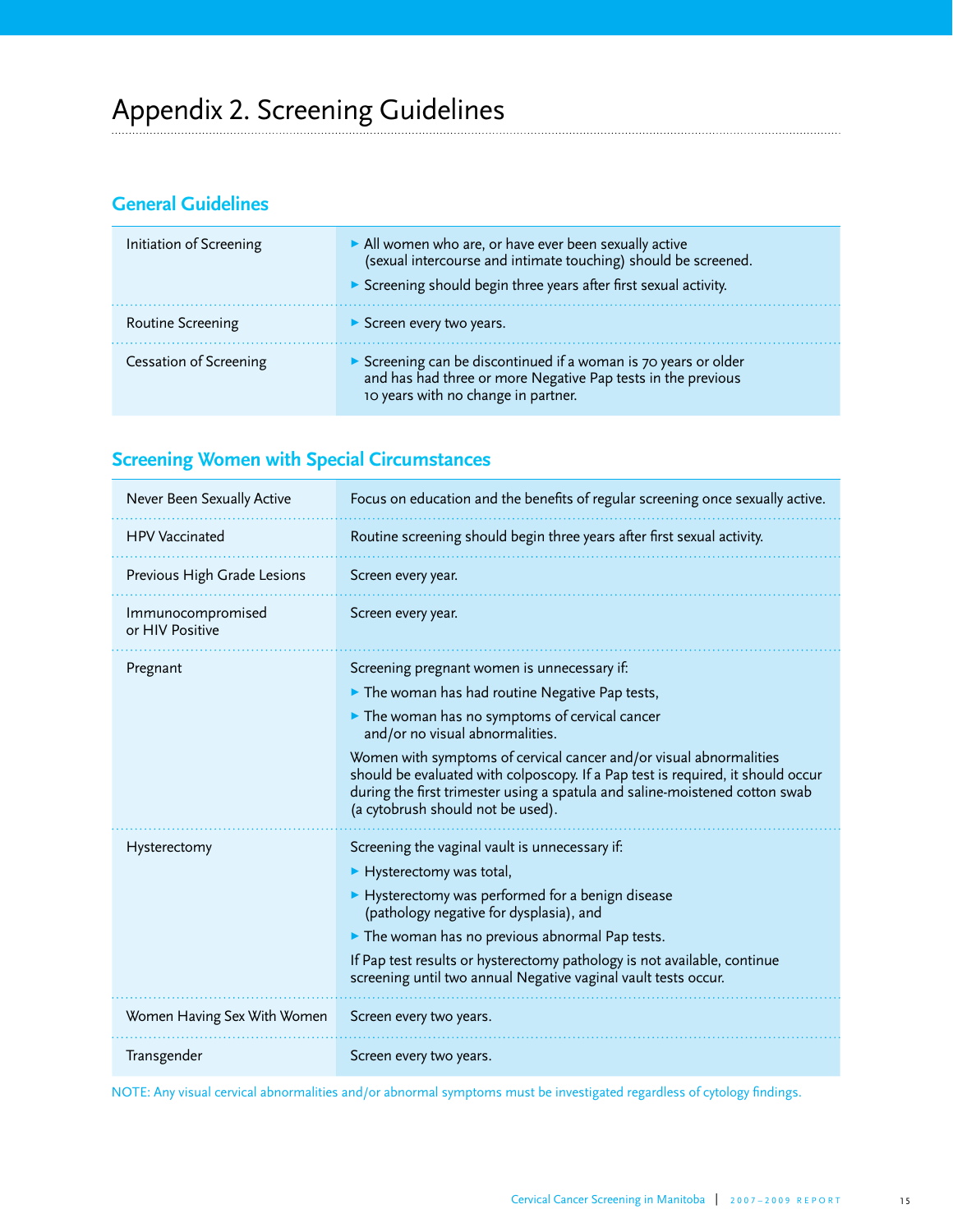# Appendix 2. Screening Guidelines Continued

| <b>Cytology Result</b>                                               | <b>Management</b>                                                                                                                        |                                                                                                                          |
|----------------------------------------------------------------------|------------------------------------------------------------------------------------------------------------------------------------------|--------------------------------------------------------------------------------------------------------------------------|
| Negative                                                             | Routine screening.                                                                                                                       |                                                                                                                          |
| ASC-US<br>(Atypical squamous cells of<br>undetermined significance)  | < 21 years of age                                                                                                                        | $\geq$ 21 years of age                                                                                                   |
|                                                                      | Repeat Pap test in 12 months                                                                                                             | Repeat Pap test in 6 months                                                                                              |
| LSIL<br>(Low-grade squamous<br>intraepithelial lesion)               | Colposcopy not<br>recommended for<br>persistent ASC-US<br>or LSIL                                                                        | Negative<br>Abnormal<br>Repeat Pap test in 6 months<br>Colposcopy<br>Negative ▶ Routine screening<br>Abnormal Colposcopy |
| ASC-H<br>(Atypical squamous cells,<br>cannot rule out high grade)    | Refer for colposcopy.                                                                                                                    |                                                                                                                          |
| <b>HSIL</b><br>(High-grade squamous<br>intraepithelial lesion)       | Refer for colposcopy.                                                                                                                    |                                                                                                                          |
| <b>AGC</b><br>(Atypical glandular cells)                             | Refer for colposcopy, endocervical curettage and if the woman is $\geq 35$ years of<br>age or has abnormal bleeding, endometrial biopsy. |                                                                                                                          |
| <b>AIS</b><br>(Adenocarcinoma in situ)                               | Refer for colposcopy and endocervical curettage.                                                                                         |                                                                                                                          |
| Squamous carcinoma,<br>adenocarcinoma, other malignant<br>neoplasms. | Refer for colposcopy and oncology.                                                                                                       |                                                                                                                          |
| Unsatisfactory                                                       | Repeat Pap test in 3 months. If persistent (2 consecutive), refer for colposcopy.                                                        |                                                                                                                          |

| <b>Other Results</b>                    | <b>Management</b>                                                                                                                                                                                               |
|-----------------------------------------|-----------------------------------------------------------------------------------------------------------------------------------------------------------------------------------------------------------------|
| Absence of Transformation<br>Zone Cells | Screen according to cytology result if woman has had routine Negative<br>Pap tests.                                                                                                                             |
| Rejected Specimen                       | $\triangleright$ Repeat Pap test in three months. Inform woman repeat is not due<br>to abnormal cytology.                                                                                                       |
| <b>Endometrial Cells</b>                | Refer for Endometrial biopsy if:<br>1) Over 40, has irregular bleeding and no history of hormones or IUCD,<br>2) Over 40 and her menstrual history is unknown, or<br>3) Post-menopausal with no history of HRT. |